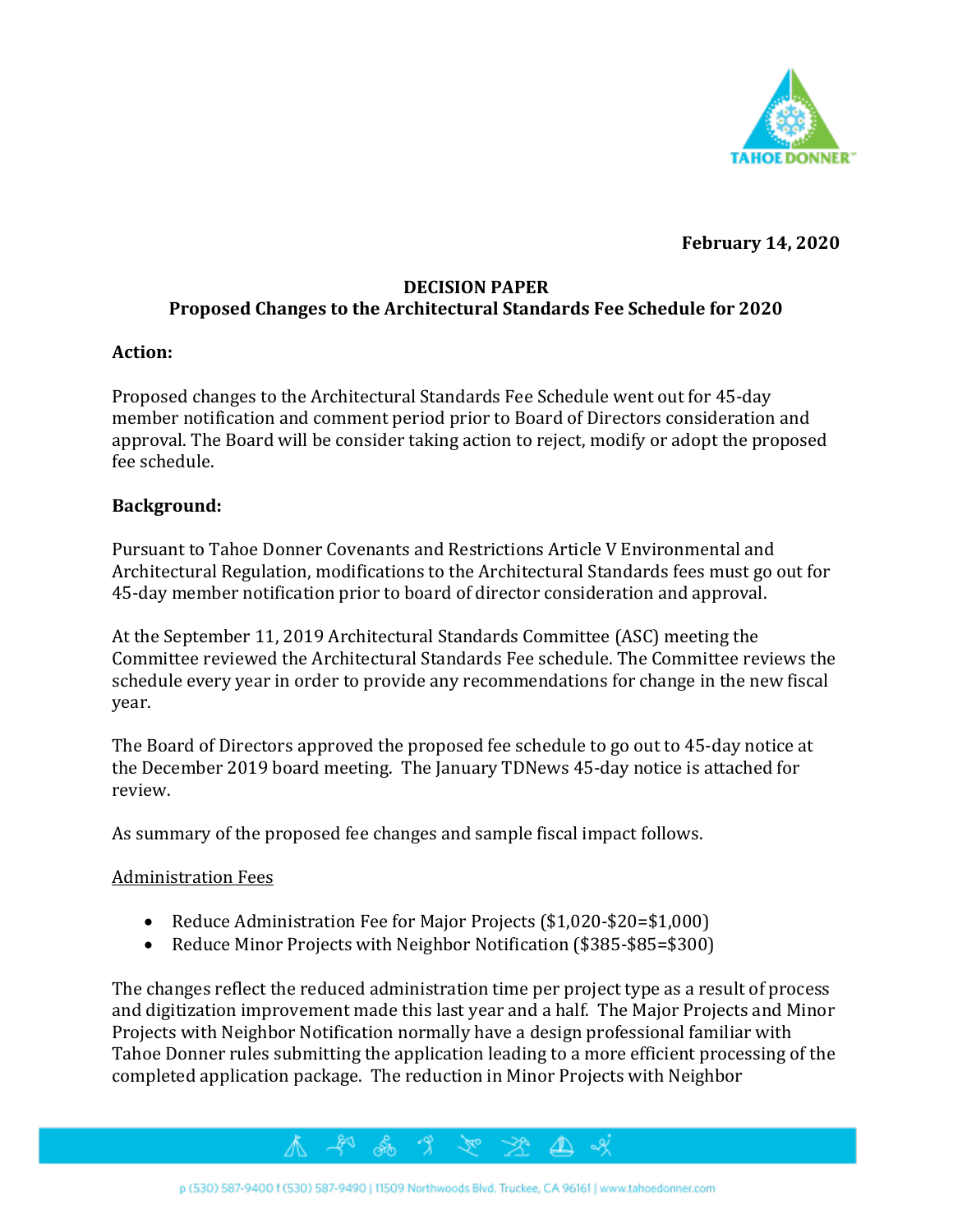

Notification of \$85 was to also recognize the differing scope of the actual project when comparing to the major project category.

# Inspection Fees

• Increase Site Inspection and Final Inspection fees, if required, from \$90 to \$100 (+\$10) per inspection.

The changes reflect a modest increase from the last change approved 4 years ago in 2016. The cost of inspections has risen despite staff leading on efficiencies, however expenses relating vehicle and fuel costs have risen and minimum wage impacts. For example, the average fuel price was \$2.93 a gallon in 2016 compared to \$4.04 currently in 2019 in California, and minimum wage has increased \$3 per hour (30%).

The ASC proposes to leave the Deposit and the Extension Fee for each type of project the same as 2019. Maintenance Projects continue to have a \$0 Administration Fee.

## Revision Fees

The committee proposes a per revision fees for revisions made to the ASC approved set of project plans for two or more revision appointments per project. Proposed new fees follow:

- Major Project \$200 per revision (2nd revision or greater)
- Minor Project- \$100 per revision (2nd revision or greater)

The changes reflect,

- Staff time taken in a revision process revisiting the particular project,
- Identifying the proposed changes are listed, illustrated on an updated set of plans, and new exterior specifications are submitted. Prepare the project for an additional review with the committee chair and ASO Manager for the Major Projects, Minor Projects with Neighbor Notification, and Minor Projects with typical revision items and the ASC Committee Chair for atypical revision requests for after the fact changes/deviations.
- In addition to the review, staff then communicate the review results back to the property owner and their hired professionals.

 $\Delta$ 

48 F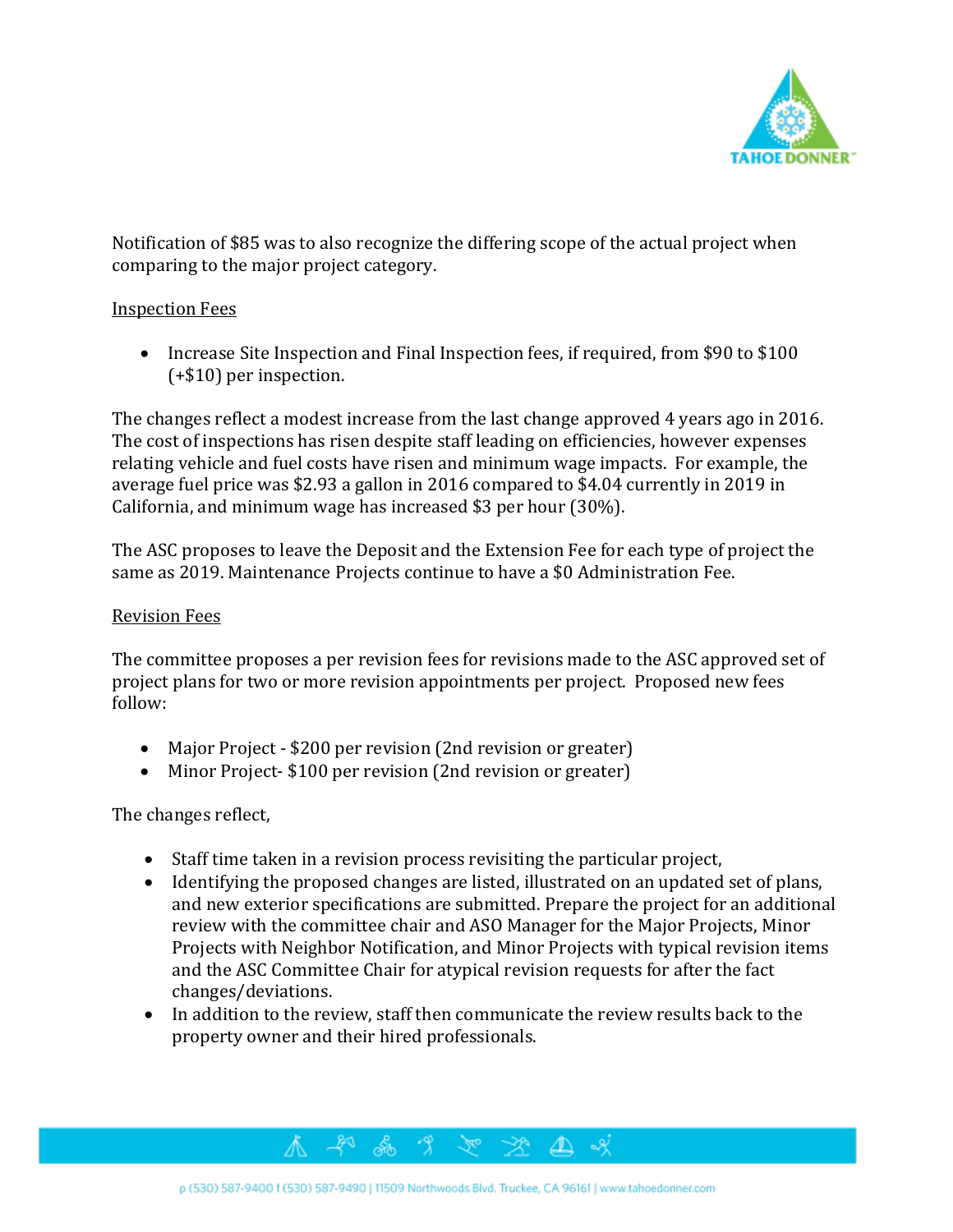

The committee agreed that only one revision (or change request) to the project is to be built into the Administration Fee compared to current practice where an unlimited number of revisions occur without additional cost.

For illustrative purposes, below you will see a tabulation of total revisions for the last two years. Proposed revision fees would apply to revision highlighted in yellow. 'Rev' stands for revision with corresponding number of revision events on a project which may also include an appointment in the ASO office. 'After the fact' indicates a revision completed after a final inspection is completed where changes/deviations from approved plans are identified.

| 2019 REVISIONS               |                  | Total = $126$    |                |                  |                  |                       |
|------------------------------|------------------|------------------|----------------|------------------|------------------|-----------------------|
| <b>MAJOR</b>                 |                  |                  |                |                  |                  |                       |
| REV1                         | REV <sub>2</sub> | REV <sub>3</sub> | REV4           | REV <sub>5</sub> | REV <sub>6</sub> | <b>AFTER THE FACT</b> |
| 29                           | 12               | 11               | $\overline{7}$ | $\overline{2}$   | $\overline{0}$   | 15                    |
| <b>MINOR W/ NOTIFICATION</b> |                  |                  |                |                  |                  |                       |
| REV1                         | REV <sub>2</sub> | REV <sub>3</sub> | REV4           | REV <sub>5</sub> | REV <sub>6</sub> | <b>AFTER THE FACT</b> |
| 10                           | 5                | $\overline{2}$   | $\overline{0}$ | $\overline{0}$   | $\Omega$         | 5                     |
| <b>MINOR</b>                 |                  |                  |                |                  |                  |                       |
| REV1                         | REV <sub>2</sub> | REV <sub>3</sub> | REV4           | REV <sub>5</sub> | REV <sub>6</sub> | <b>AFTER THE FACT</b> |
| 13                           | 3                | $\overline{0}$   | $\overline{0}$ | $\overline{0}$   | $\overline{0}$   | 10                    |
| <b>IMAINTENANCE</b>          |                  |                  |                |                  |                  |                       |
| REV1                         | REV <sub>2</sub> | REV3             | REV4           | REV5             | REV <sub>6</sub> | AFTER THE FACT        |
| $\overline{2}$               | 0                | 0                | 0              | 0                | 0                | 0                     |
|                              |                  |                  |                |                  |                  |                       |
| 2018 REVISIONS               |                  | Total = $157$    |                |                  |                  |                       |
| <b>MAJOR</b>                 |                  |                  |                |                  |                  |                       |
| REV1                         | REV <sub>2</sub> | REV <sub>3</sub> | REV4           | REV <sub>5</sub> | REV <sub>6</sub> | <b>AFTER THE FACT</b> |
| 49                           | 25               | 13               | 6              | 4                | 3                | 4                     |
| <b>MINOR W/ NOTIFICATION</b> |                  |                  |                |                  |                  |                       |
| REV1                         | REV <sub>2</sub> | REV <sub>3</sub> | REV4           | REV <sub>5</sub> | REV <sub>6</sub> | <b>AFTER THE FACT</b> |
| 10                           | 6                | $\overline{2}$   | $\overline{1}$ | $\overline{0}$   | $\overline{0}$   |                       |
| <b>MINOR</b>                 |                  |                  |                |                  |                  |                       |
|                              |                  |                  |                |                  |                  |                       |

 $\mathbb{R}^{\circ}$ 

⚠

≪

 $\hat{\mathcal{A}}$ 

Ѧ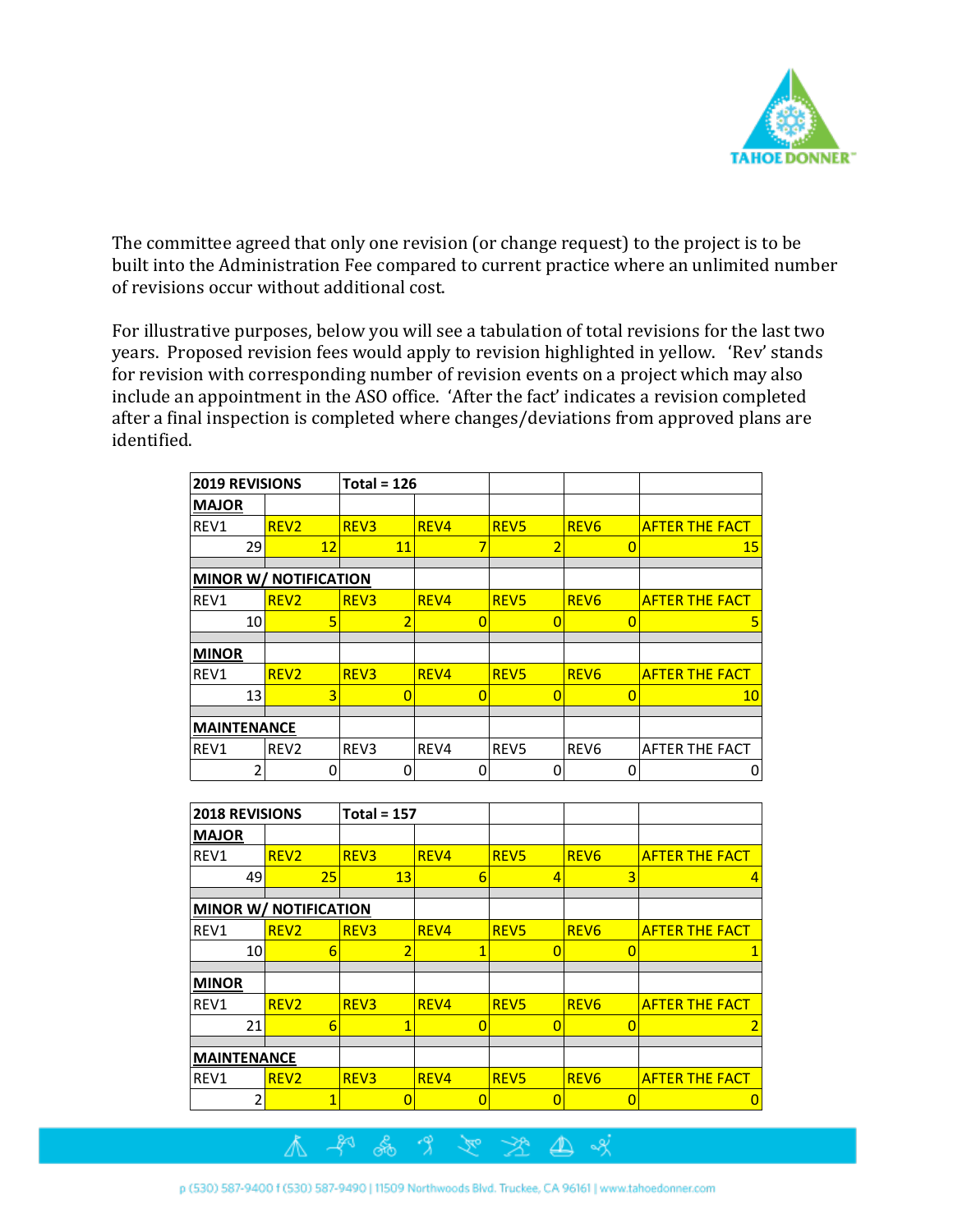

## Non-Permitted Improvement Fee

For Minor projects completed without permit, the committee proposes an Administration Fee to be \$100 plus the Administrative Fee for that type of project and for a Maintenance Project completed without permit, the Administration Fee is \$100.

Small increases to miscellaneous fees are as shown on the proposed 2020 ASC Fee Schedule to reflect expense increases related above along with the increase costs of office supply materials

**Proposed Fee Schedule Change Impact Based on Prior Year Sample:** Sample size equals 130 paid permits from 2019 included within the analysis. Total Net Change of the proposed fee impact sample is \$1,055. Budget expectations are similar to prior year, thus estimated fiscal impact, should the board approve all of the proposed changes, is minimal.

| <b>Total Fees</b>             | 2019     | <b>Proposed for</b> | <b>Net</b>    |
|-------------------------------|----------|---------------------|---------------|
|                               |          | 2020                | <b>Change</b> |
| Administration                | \$38,825 | \$37,750            | (\$1,075)     |
| <b>Inspection Fees</b>        | \$19,260 | \$21,390            | \$2,130       |
| <b>Total Net Change</b>       |          |                     | \$1,055       |
|                               |          |                     |               |
| Major                         | 2019     | <b>Proposed for</b> | <b>Net</b>    |
|                               |          | 2020                | Change        |
| Administration                | \$22,440 | \$22,000            | $(\$440)$     |
| <b>Inspection Fees</b>        | \$3,960  | \$3,800             | $(\$160)$     |
|                               |          |                     |               |
| <b>Minor w/ Notifications</b> | 2019     | <b>Proposed for</b> | <b>Net</b>    |
|                               |          | 2020                | Change        |
| Administration                | \$7,070  | \$5,550             | (\$1,520)     |
| <b>Inspection Fees</b>        | \$3,420  | \$3,800             | \$380         |
|                               |          |                     |               |
| <b>Minor</b>                  | 2019     | <b>Proposed for</b> | <b>Net</b>    |
|                               |          | 2020                | <b>Change</b> |
| Administration                | \$6,820  | \$6,850             | \$30          |
| <b>Inspection Fees</b>        | \$10,170 | \$11,290            | \$1,120       |
|                               |          |                     |               |
| <b>Minor No Permits</b>       | 2019     | <b>Proposed for</b> | <b>Net</b>    |
|                               |          | 2020                | <b>Change</b> |
| Administration                | \$2,495  | \$3,350             | \$855         |
| <b>Inspection Fees</b>        | \$1,710  | \$1,900             | \$190         |

্যুত

 $\Delta$ 

& 9

Å.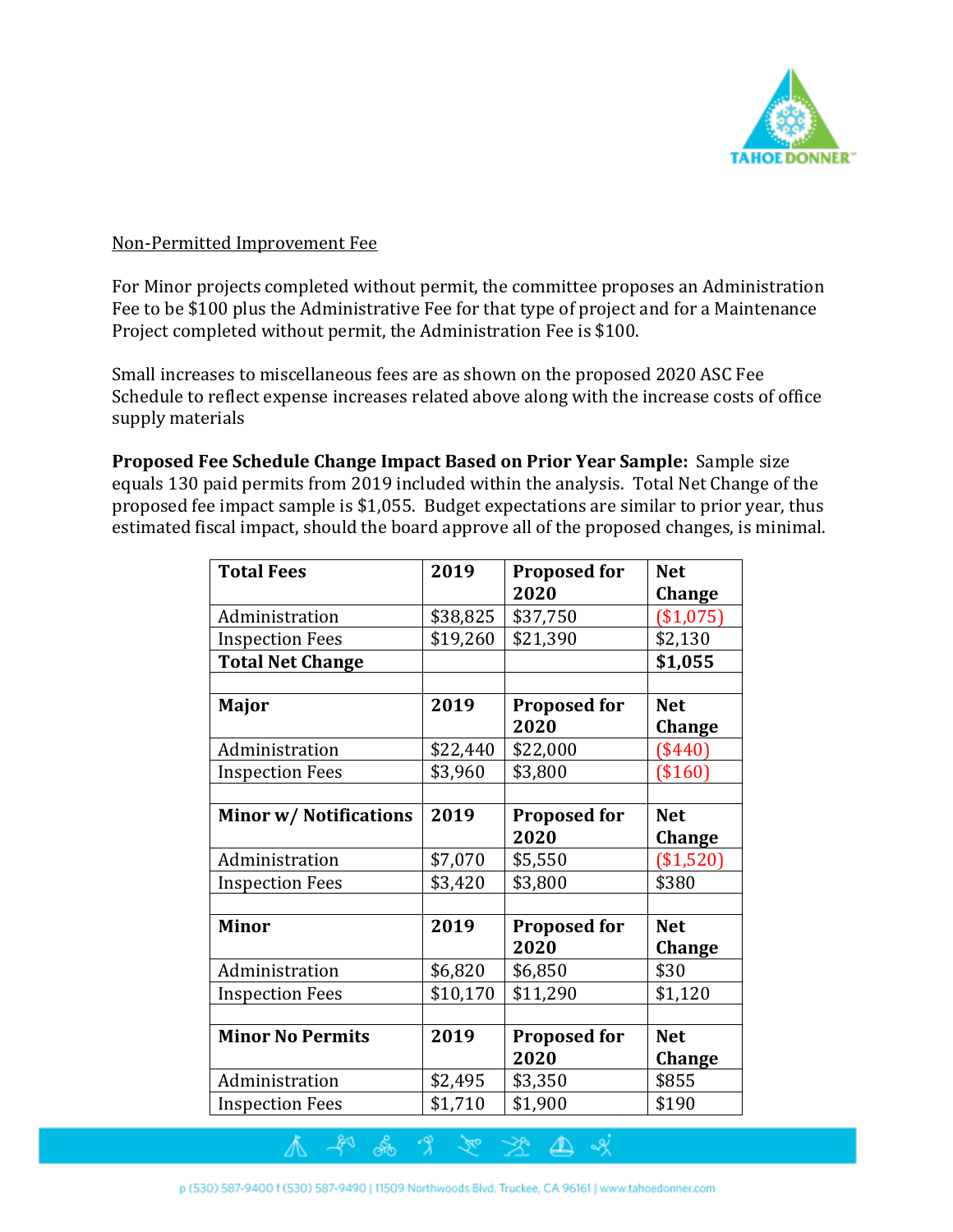

| <b>Permits Sample</b>    |     |
|--------------------------|-----|
| <b>Summary from 2019</b> |     |
| Major                    | 22  |
| Minor w/ Notifications   | 19  |
| Minor                    | 69  |
| <b>Minor No Permits</b>  | 20  |
| <b>Total</b>             | 130 |

#### Member Comments

The Board of Directors heard member comment relating to the 45-day notice at the January 31, 2020 board of directors meeting agenda item 6: Proposed Changes to the Architectural Standards Fee Schedule.

During the 45-day membership notice and comment period there were two member comment submitted. Additionally, the ASO/ASO Task Force met with staff and Architectural Standards Chairman, Rod Whitten, to discuss the proposed changes. Following the completion of the discussions, the task force finalized a prepared comment, which is included separately.

At the February 12, 2020 Architectural Standards Committee meeting, the committee discussed the member comment received between January 1-24 and discussed the points in the letter, along with the task force's comments which were framed from the member comment from January 1-24. The committee voiced that the purpose of the revision fee is to:

- 1. Streamline the process for revisions.
- 2. Reduce the number of times a project manager (owner or agent) attends to changes.
- 3. Encourage proactive revisions versus reactive after final inspection with deviations (unapproved changes).
- 4. 4. Assign the cost of the revision to the owner/contractor requesting the revision in lieu of the general membership.

Upon review and discussion, the points regarding permitting fees, submittals requirements and revision requirements, the committee agreed that no modifications are proposed to the 45-day notice and recommend to the board approve the fee changes as originally proposed.